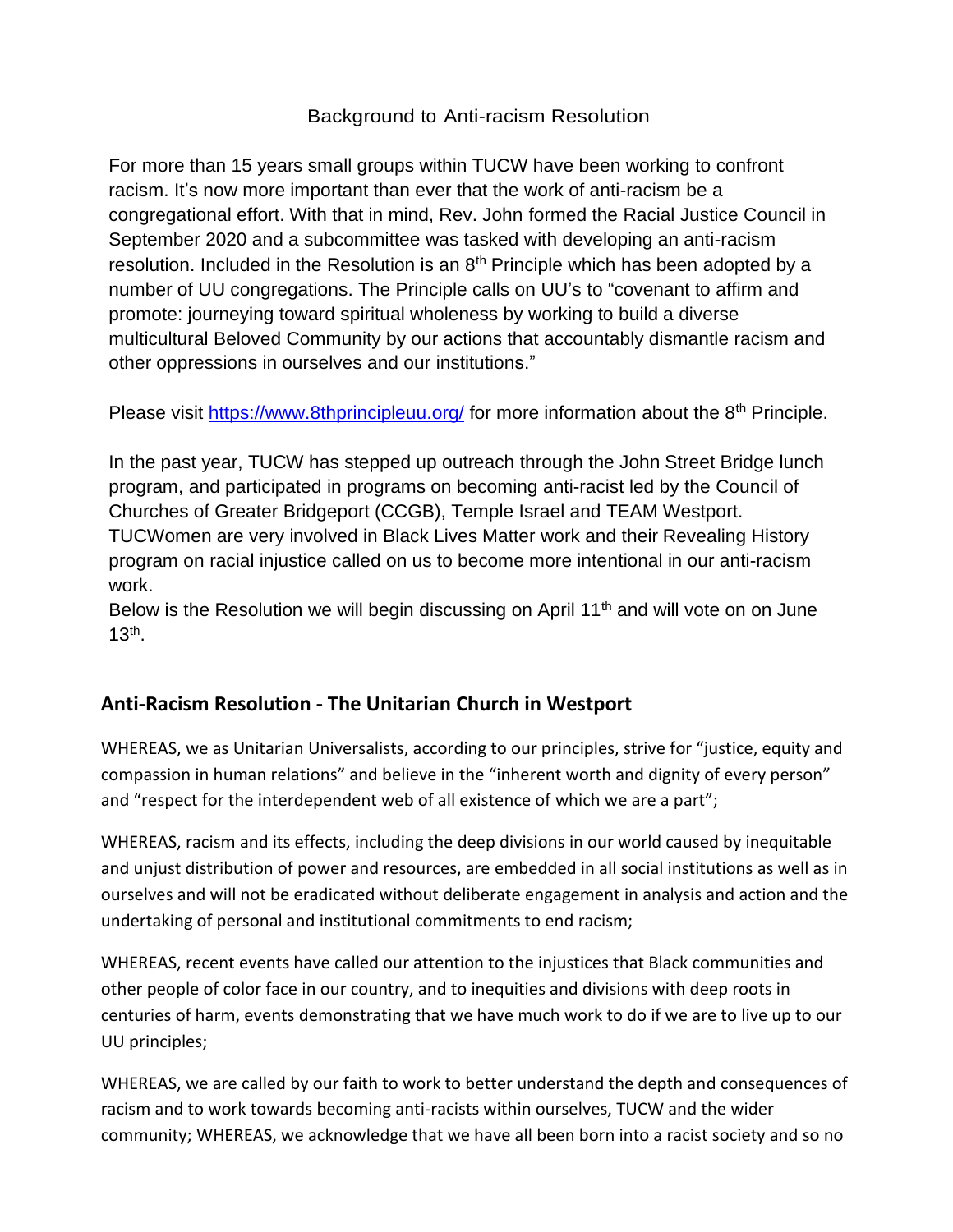one has been or is able to escape its effects unless and until it is fully eliminated;

WHEREAS, we acknowledge that racism was created by human beings and so as human beings it is within our ability and power to eradicate racism and we commit to continue to work within and outside our congregation until that goal is reached;

WHEREAS, the UUA is considering an 8th principle which will affirm and promote: journeying toward spiritual wholeness by working to build a diverse multicultural Beloved Community by our actions that accountably dismantle racism and other oppressions in ourselves and our institutions.

## THEREFORE BE IT RESOLVED:

1. That we the members of TUCW condemn racism in its many forms and commit to becoming an intentionally and proactively anti-racist congregation, supporting the goals of the Black Lives Matter and other similar movements, as consistent with our Unitarian Universalist principles.

2. That we will carefully examine the effect that racism has on all our lives, our own conscious and unconscious racism as participants in a racist society regardless of our color and commit to hold ourselves and one another accountable to anti-racism.

3. That we will be mindful of intersectionality, the interconnected nature of racism and other systems of oppression based on class, sex, gender identity, sexual orientation, ability, age, culture, nationality, religion and language.

4. That we will be mindful of systems that restrict access to adequate housing, healthcare, education and other resources that increase vulnerability to environmental risks, including the exacerbation of climate change.

5. That we commit to teach our children in age-appropriate ways about racism and its effects, and will work with our youth groups to ensure greater participation in this effort;

6. That members of TUCW will encourage our ministers, particularly our senior minister, to offer sermons that guide us in better understanding racism and lead us in this very important work;

7. That we will offer and support programs that educate us about the many aspects of racism and lead to introspection and searching discussions among members of our congregation; programs may include but are not limited to multicultural artistic events, guest speakers, community conversations and participation in interfaith initiatives;

8. That we will advocate for justice and equity for all people of color on the local, state and federal level;

9. That we will, as a congregation, adopt the 8th Principle and advocate for its formal adoption by the UUA.

10. That all ministries and TUCW committees integrate anti-racism as a function of their mission.